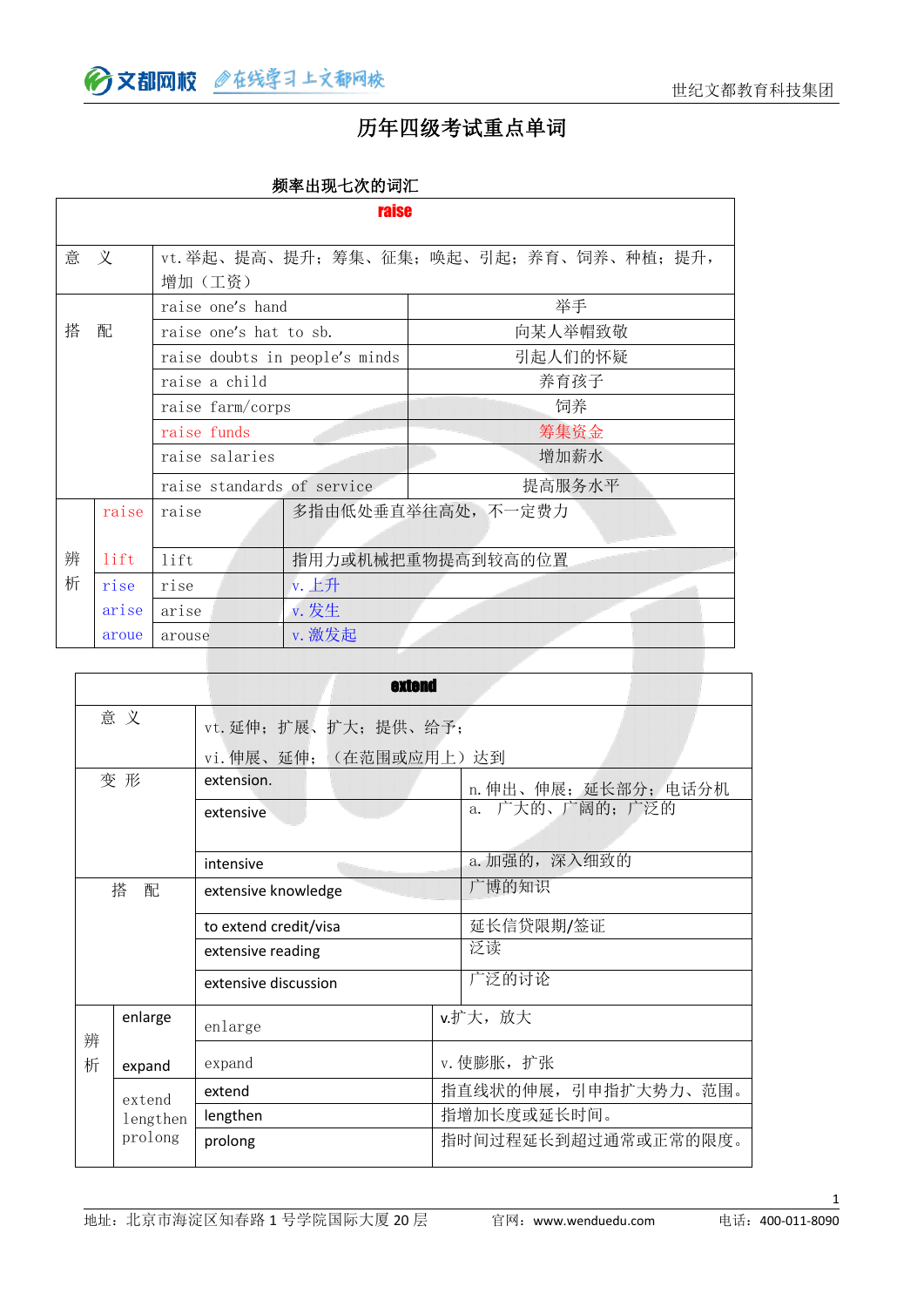|                                       |                                                 |                            | <b>intensive</b>                                                                    |  |
|---------------------------------------|-------------------------------------------------|----------------------------|-------------------------------------------------------------------------------------|--|
| 意<br>义                                |                                                 |                            | a. 加强的, 集中的, 深入细致的; 集约(经营) 的, 精耕细作的                                                 |  |
| 词<br>构                                | ex(向外)+tend (伸展)                                |                            |                                                                                     |  |
| 变<br>形                                | intensity                                       |                            | n.强烈, 剧烈; 强度                                                                        |  |
|                                       | intensively                                     |                            | adv. 加强地, 集中地, 深入细致地                                                                |  |
| 搭<br>配                                | intensive study                                 |                            | 深入细致的研究                                                                             |  |
|                                       | intensive reading                               |                            | 精读                                                                                  |  |
|                                       | intensive agriculture                           |                            | 集约农业                                                                                |  |
|                                       | labour intensity                                |                            | 劳动强度                                                                                |  |
|                                       | look at sb. with intensity                      |                            | 深情地看着某人                                                                             |  |
| 析<br>辨<br>intense<br>示很<br>高或达到极端的程度。 |                                                 | 意为"非常的;强烈的",常用于形容某种性质或感情,表 |                                                                                     |  |
|                                       | intensive                                       |                            | 含有intense的意思,但更强调"精细的;集中的"。An intense<br>attack 全线的攻击; an intensive attack 集中某一点攻击。 |  |
|                                       |                                                 |                            | available                                                                           |  |
| 义<br>意                                |                                                 |                            | a.现成可使用的, 在手边的, 可利用的; 可取得联系的, 可得到的                                                  |  |
| 构<br>词                                | a(to)+vail(value,价值)+able(后缀)----有利用价值的----可利用的 |                            |                                                                                     |  |
| 搭<br>配                                | make sth. available to/for                      |                            | 使…可以享受某物; 使…. 买得起某物                                                                 |  |
|                                       | the only available room                         |                            | 唯一可用的房子;                                                                            |  |
| 析<br>辨                                | available                                       |                            | a. 现成可使用的, 在手边的, 可利用的                                                               |  |
|                                       | handy                                           |                            | a. 手边的, 就近的, 便利的, 敏捷的                                                               |  |
|                                       | at hand                                         |                            | 在手边, 在附近, 即将到来                                                                      |  |
|                                       |                                                 |                            | <b>charge</b>                                                                       |  |
| 意<br>义                                |                                                 |                            | n. 控告, 指控;主管, 看管;费用, 价钱;负荷, 电荷, 充电                                                  |  |
|                                       | 充电                                              |                            | vt. 索价, 要 支付; 控告, 指控; 使承担(任务、责任等); 使负荷, 使                                           |  |
| 搭<br>配                                | in charge of                                    |                            | 主管,看管                                                                               |  |
|                                       | in(under) the charge of                         |                            | 在的掌管下                                                                               |  |
|                                       | charge sb. with                                 |                            | 指控某人                                                                                |  |
|                                       | $charge(sb. )$ (money) for sth.                 |                            | 要价, 要(某人)付 (钱) 买某物                                                                  |  |
|                                       | take charge                                     |                            | 开始管理,接管                                                                             |  |
|                                       | a positive/negative charge                      |                            | 正/负电荷                                                                               |  |
|                                       | be on charge                                    |                            | 正充电                                                                                 |  |
|                                       | at modest charges                               |                            | 以公道的价格                                                                              |  |
|                                       | charge for trouble                              |                            | 手续费                                                                                 |  |
|                                       | charge a battery                                |                            | 给电池充电                                                                               |  |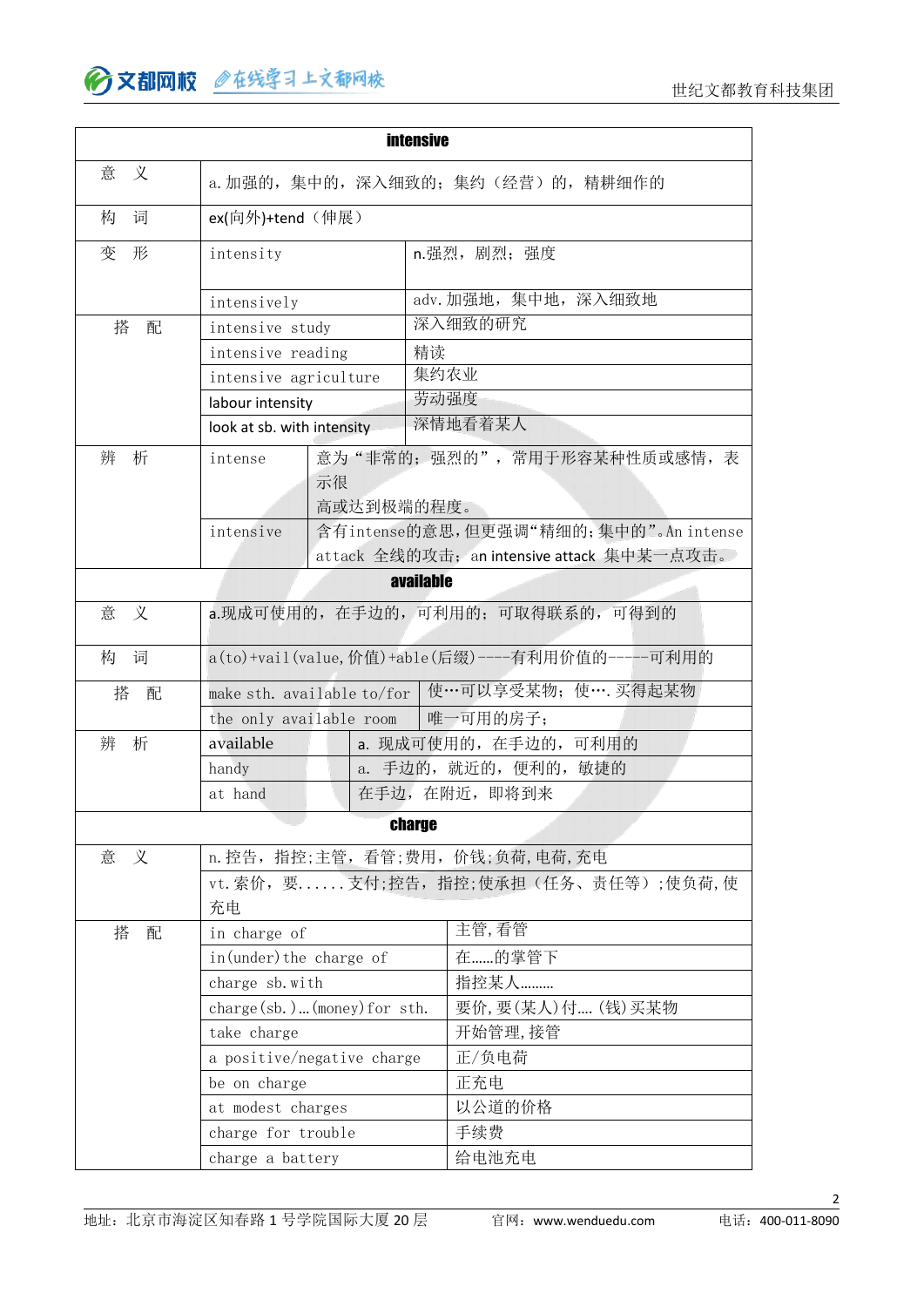| 辨<br>析 | accuse | accuse 指的是严重程度不等的犯罪或冒犯行为, accuse与介词 |  |
|--------|--------|-------------------------------------|--|
|        |        | of连用                                |  |
|        | charge | charge所指的是正式控告或指责具有违法性质的行为, charge与 |  |
|        |        | 介词with搭配.                           |  |

|        | <b>case</b>                                                                        |                                                                                       |  |
|--------|------------------------------------------------------------------------------------|---------------------------------------------------------------------------------------|--|
| 意 义    | n. 事例, 实例, 事实, 情况; 病例; 案件; 箱, 盒, 套; 手提箱                                            |                                                                                       |  |
| 搭<br>配 | a case in point                                                                    | 有关的事例,例证                                                                              |  |
|        | a case in point                                                                    | 恰当的例子                                                                                 |  |
|        | in any case                                                                        | 无论如何,不管怎样                                                                             |  |
|        | in case                                                                            | 假使,以防(引导虚拟语气)                                                                         |  |
|        | sum up the case                                                                    | 概括事实                                                                                  |  |
|        | in case of                                                                         | 假如,如果发生;防备                                                                            |  |
|        | in no case                                                                         | 无论如何不,决不                                                                              |  |
|        | in this/that case                                                                  | 如果这样. 那样的话                                                                            |  |
|        | a case of measles                                                                  | 麻疹病例                                                                                  |  |
|        | appeal a case                                                                      | 申述                                                                                    |  |
|        | pack a case                                                                        | 装箱                                                                                    |  |
|        | in the case of                                                                     | 就…… 来说, 至于                                                                            |  |
|        | as the case may be                                                                 | 看情况, 根据具体情况                                                                           |  |
| 辨 析    | case<br>instance                                                                   | 事实,事例,情况,其可笼统地指一个完整的论题,也可表典型的<br>事例,也可用于表医学上的病例或法律上的案例.<br>为正式用词, 指从事实中援引单独事例, 隐含其典型性 |  |
| 重难点    | 语法规则: in case意为"假使; 免得, 以防(万一)"。In case引导的从<br>句可以用陈述语气, 也可用虚拟语气, 虚拟形式为should+动词原形 |                                                                                       |  |

|        |                                         | <b>effect</b>                     |  |
|--------|-----------------------------------------|-----------------------------------|--|
| 意义     | n. 结果、效果; v. 实现、使生效                     |                                   |  |
| 变形     | effective                               | 有效的,生效的,起作用的;给人印象深刻的;<br>实际的,事实上的 |  |
|        | effectively                             | 有效地、起作用地                          |  |
| 搭<br>配 | bring/carry/put<br>into effect          | 实行、实现                             |  |
|        | take effective<br>measures              | 采取有效措施                            |  |
|        | effective range                         | 有效射程;                             |  |
|        | effective ways of<br>reducing pollution | 降低污染的有效方法;                        |  |
|        | take effect                             | 生效、起作用                            |  |
|        | to the effect that                      | 大意是                               |  |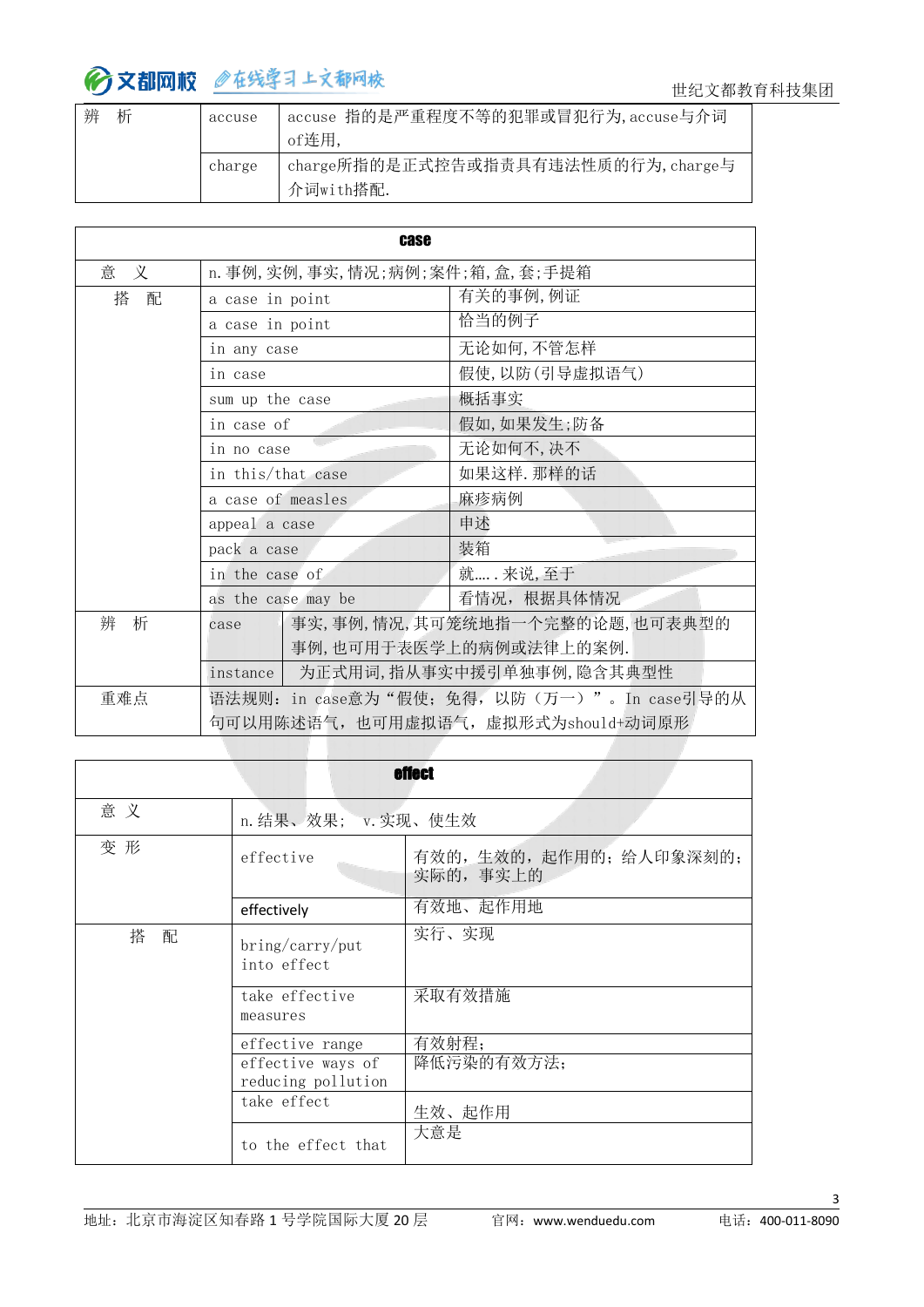#### 世纪文都教育科技集团

|        |             | effective           | 有效的、起作用的      |                                 |  |
|--------|-------------|---------------------|---------------|---------------------------------|--|
|        |             | in effect           | 实际上、实质上       |                                 |  |
|        |             | come/go into effect | 生效            |                                 |  |
|        |             | to no effect        | 无效; 毫无结果      |                                 |  |
| 辨<br>析 | effect      | effect              |               | 指明显的原因所产生的后果。                   |  |
|        | consequence | consequence         |               | 可指没有明确原因的后果或效果。                 |  |
|        | effective   | effective           |               | 表示能产生实际的效果。                     |  |
|        | valid       | valid               |               | 指仍为权威部门认可, 可以继续使<br>用,是法律用语。    |  |
|        |             | A) takes effect     | B) takes part | C) takes place<br>D) takes turn |  |

| <b>transmit</b> |                             |             |  |  |  |
|-----------------|-----------------------------|-------------|--|--|--|
| 意 义             | vt.播送、发射; 传送、传染             |             |  |  |  |
| 词<br>构          | trans(从到)+mit(发送)           |             |  |  |  |
| 变<br>形          | transmission                | 播送、发射;传送、传染 |  |  |  |
| 搭<br>配          | transmit knowledge from one | 把知识由一代传给另一代 |  |  |  |
|                 | generation to another       |             |  |  |  |
|                 | transmission of news        | 消息的传播;      |  |  |  |
|                 | transmit news by radio      | 由无线电发送消息    |  |  |  |

|        |                                      | <b>relate</b>                               |  |  |
|--------|--------------------------------------|---------------------------------------------|--|--|
| 意<br>义 | vi. 有关联; 适应, 和睦相处; vt. 使互相关联; 讲述, 叙述 |                                             |  |  |
| 形<br>变 | relative                             | 相关的, 有关的; 相对的, 比较的; 亲属                      |  |  |
|        |                                      | all human values are relative, so beauty is |  |  |
|        |                                      | relative to the beholder's eyes.            |  |  |
|        | relatively                           | 相关地, 有关地; 相对地, 比较地                          |  |  |
|        | relation                             | 亲属                                          |  |  |
| 搭<br>配 | relate to/with                       | 有关联                                         |  |  |
|        | relative to                          | 有关,涉及                                       |  |  |
|        | in/with relation to                  | 有关, 涉及                                      |  |  |
|        | close/near relation                  | 近亲                                          |  |  |
|        | distant relation                     | 远亲                                          |  |  |

频率出现四次的词汇

|   | transform         |
|---|-------------------|
| 意 | 变换<br>'vt.使改观、改革; |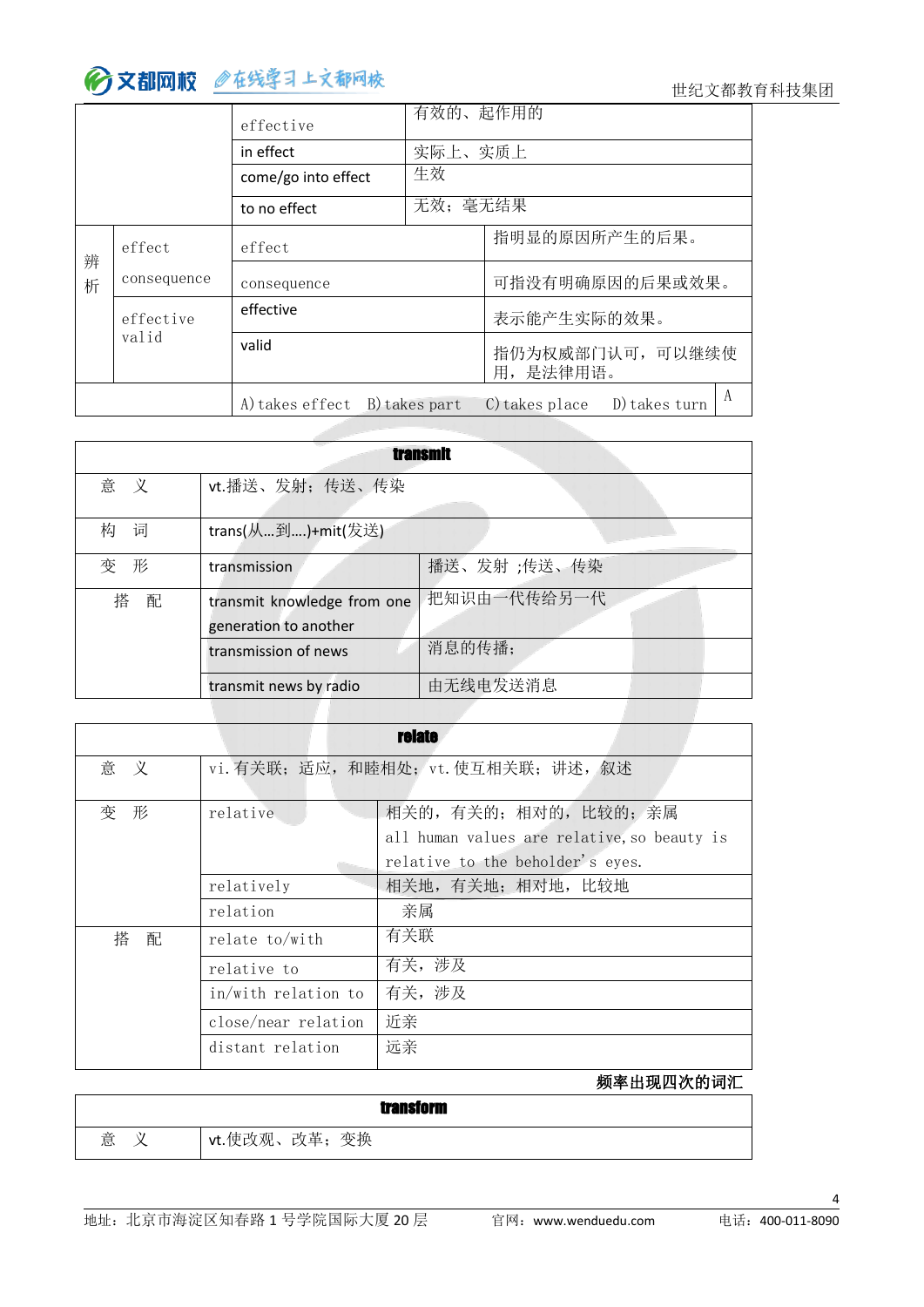

| 构<br>词 | trans(从到)+form(形式) |                    |  |  |  |  |
|--------|--------------------|--------------------|--|--|--|--|
| 变<br>形 | transformation     | n. 改观、改革; 变换       |  |  |  |  |
|        | transformable      | a.能改变的, 能改造的       |  |  |  |  |
| 搭 配    | transforminto      | 把…变成…              |  |  |  |  |
| 辨<br>析 | transform          | 两词有时可互换,但在骤然改变和神秘地 |  |  |  |  |
|        | change             | 改变时, 须用 transform  |  |  |  |  |

|                        |                            | <b>transfer</b> |                                            |
|------------------------|----------------------------|-----------------|--------------------------------------------|
| 义<br>意                 |                            |                 | vt.搬、转移; 调动、转移; 转让、过户 vi.转移; 调动、转移; 转车、转程  |
| n.调动、转移                |                            |                 |                                            |
| 词<br>构                 | trans(转移)+fer(运送,传送)       |                 |                                            |
| 变<br>形<br>transference |                            | n.转移,转让         |                                            |
| transferable           |                            | a.可转移的,可转让的     |                                            |
| transferer             |                            | n.转让者           |                                            |
| 搭<br>配                 | transfer one's affection   | 变心              |                                            |
| transfer company       |                            | 转运公司            |                                            |
|                        | transfer from a bus to a   | 由公共汽车换乘火车       |                                            |
| train                  |                            |                 |                                            |
| transfer title to land |                            | 转让土地所有权         |                                            |
|                        | transfer the property      | 转让财产            |                                            |
| 辨析<br>transfer         |                            |                 | 在表示"调动"时, transfer 含有在同一大集团中工作或任           |
| move                   |                            |                 | 职的变更的意思, 不强调升、降职的意味, 只是工作性质的               |
|                        |                            |                 | 变化。Transfer 还可表示感情的转移或货物的运输, 一般不用          |
|                        | move 替换。                   |                 |                                            |
|                        |                            |                 | 表示从静止状态开始移动, 可以是短距离、小范围或长距                 |
| move                   |                            |                 | 离、大范围的移动,也可指不改变位置的活动。                      |
|                        |                            | adapt           |                                            |
| 义<br>意                 | vt. 使适应, 使适合; 修改, 改编       | vi. (to)适应      |                                            |
| 变<br>形<br>adaptable    |                            |                 | a. 能适应的, 适应性强的                             |
| adaptive               |                            |                 | ad.j. 适应的                                  |
| adaptation             |                            |                 | n. 适应, 适合, 改编                              |
| adaptor                |                            |                 | n. 编剧者, 改编者                                |
| 搭<br>配<br>adapt to     |                            |                 | 使适合, 使适用                                   |
| adapt from             |                            |                 | 根据 …… 改写/改编                                |
| adapt oneself to       |                            |                 | 使自己适应或习惯于                                  |
| 辨析<br>adapt            |                            |                 | 指作出较大的修改或改变以达到目的。如: She had to adapt       |
|                        |                            |                 | herself to local conditions. 她必须使自己适应当地的情况 |
| adjust                 |                            |                 | 指作些不重要的轻微调整以便符合要求或适应新情况。如: adjust          |
|                        | one's watch/glasses 对表/扶眼镜 |                 |                                            |
|                        |                            |                 |                                            |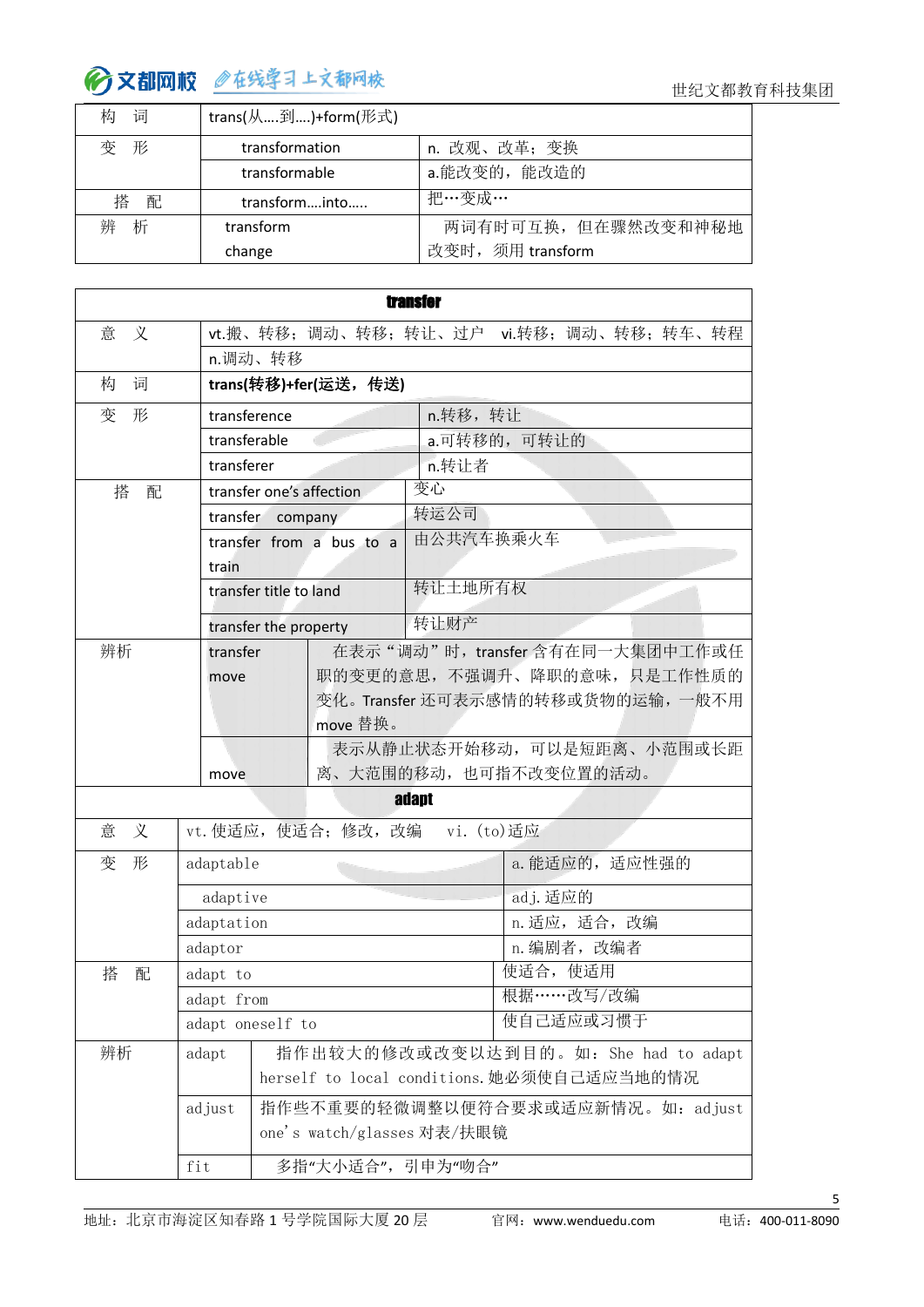| S111  | 多指"合乎要求、口味、性格、<br>情况"     |
|-------|---------------------------|
| match | 指"大小、色调、形状、<br>、性质等相配或相称" |

#### alter

| 意 义 | v. 改变, 改动, 变更 |                               |               |  |
|-----|---------------|-------------------------------|---------------|--|
| 变 形 | alterable     |                               | adj. 可变的, 可改的 |  |
|     | alterant      |                               | adj. 改变的      |  |
|     | alteration    |                               | n. 变更, 改造     |  |
| 辨析  | alter         | 部分地改变,不失去本性;                  |               |  |
|     | change        | 本质地变化, 甚至失去本性, 或一种东西退换了另一种东西; |               |  |
|     | vary          | 由更替、多样化或生长的变化而引起的一个或一连串变化。    |               |  |
|     | convert       | 指从一种状态或情况转变为另一种,尤指用于新的目的或用    |               |  |
|     | 途。            |                               |               |  |

|        | arise                                           |                             |  |  |  |
|--------|-------------------------------------------------|-----------------------------|--|--|--|
| 意<br>义 | vi. (1)产生, 出现, 发生; (2) (from) (由) 引起, (由) 产生, 起 |                             |  |  |  |
|        | 源于; (3) 起身, 起床                                  |                             |  |  |  |
| 变形     | arose                                           | arise 的过去式                  |  |  |  |
|        | arisen                                          | arise 的过去分词                 |  |  |  |
| 辨析     | arise                                           | arise和rise都可用于来表示"起床"和"站起身" |  |  |  |
|        | 的意思。Arise常用于较抽象的主语之后                            |                             |  |  |  |
|        | rise                                            | 常用于具体的场合                    |  |  |  |
|        | raise                                           | 是及物动词,意为"举起;使起来;提高;提出"      |  |  |  |
|        | arouse                                          | 也是及物动词,意为"唤醒;激起;引起"         |  |  |  |
| 搭配     | arise from/out of                               | 由 引起, 起源于                   |  |  |  |

|        |                                                                     | <b>assemble</b> (最近出现在2002年12月28日34题) |
|--------|---------------------------------------------------------------------|---------------------------------------|
| 意 义    | vi. 集合, 聚集; vt. 集合, 聚集, 召集; 装配                                      |                                       |
| 构<br>词 | as $(\overline{\mathfrak{B}})$ +semble $(-\overline{\mathfrak{B}})$ |                                       |
| 变<br>形 | assembly                                                            | n. 集合, 装配, 集合, 集结, 汇编;                |
| 形似词    | resemble                                                            | 像,类似                                  |
| 搭 配    | assemble the jury                                                   | 召集陪审团                                 |
|        | assemble evidence/material                                          | 收集证据/材料                               |
|        | assemble the parts of a                                             | 装配表的零件                                |
|        | watch                                                               |                                       |
|        | assembling shop                                                     | 装配车间                                  |
|        | assemble a machine                                                  | 组装一台机器                                |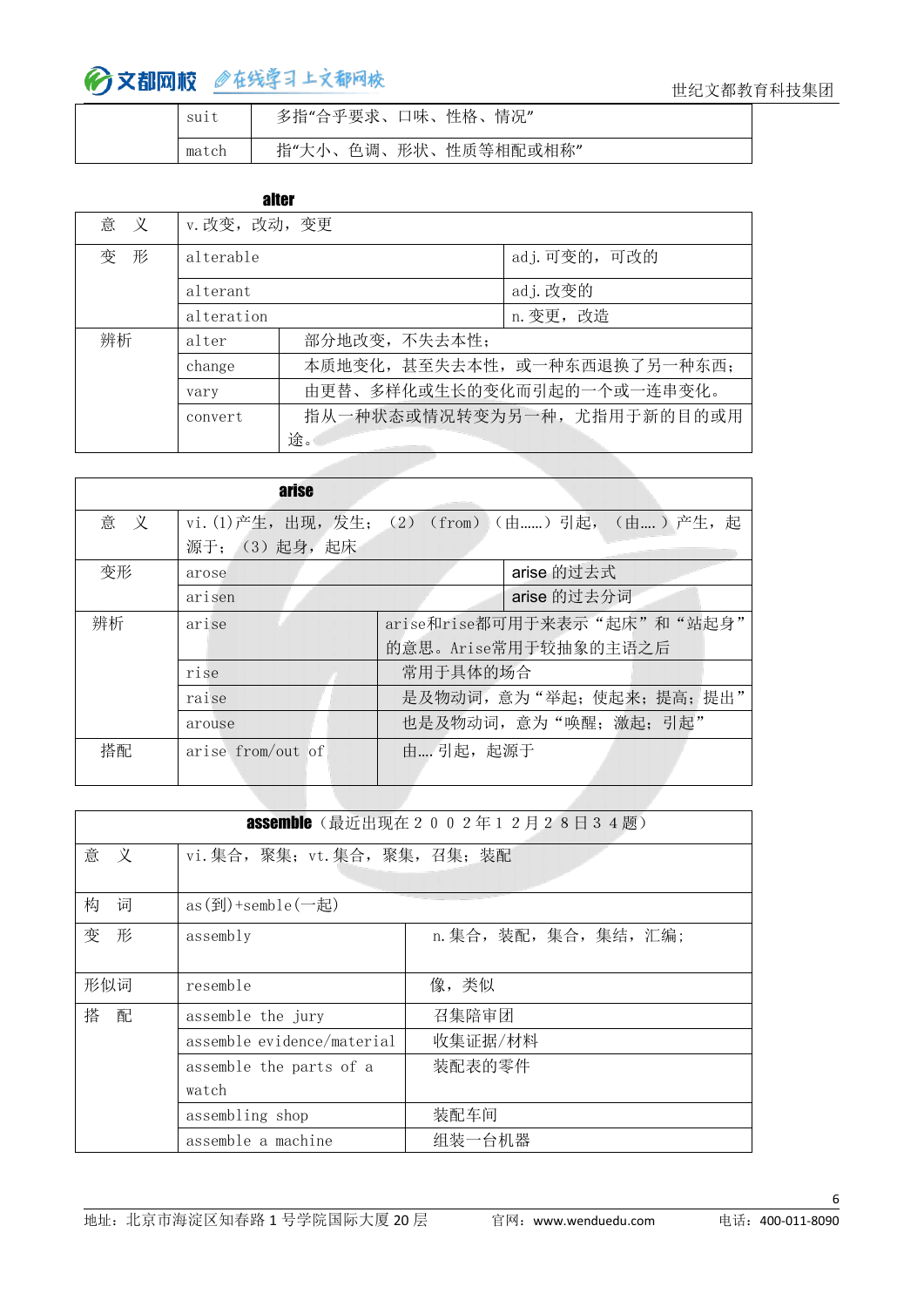世纪文都教育科技集团

|        | assemble in the school                                     | 在校内集合                     |
|--------|------------------------------------------------------------|---------------------------|
| 辨析     | garden<br>gather                                           | (常用词)指"收集"、"聚集"、"集合在一起"   |
|        | collect                                                    | 指"有计划、有选择地收集"             |
|        | assemble                                                   | 指"为某一特定目的而收集"             |
|        | muster                                                     | 特指"召集部队"或"为检阅、检查而召集"      |
|        | adopt                                                      | (最近出现在2002年12月28日34题)     |
| 义      |                                                            |                           |
| 意      | vt. 采纳, 采用; 采取(态度等; 收养                                     |                           |
| 变<br>形 | adoptable                                                  | a. 可采用的                   |
|        | adoption                                                   | n. 采用, 收养                 |
|        | adoptive                                                   | a. 采用的, 收养的               |
|        | adoptee                                                    | n. 被收养者                   |
|        | adopter                                                    | n. 养父母                    |
| 搭<br>配 | adopt a strong attitude                                    | 采取强硬态度                    |
|        | adopt an idea                                              | 采纳意见                      |
|        | adopt measures                                             | 采取措施                      |
|        | adopt new methods                                          | 采用新方法                     |
|        | adopt a child                                              | 收养孩子                      |
|        | adopt the report                                           | 正式通过这篇报告                  |
|        | adopt a resolution                                         | 一致通过一项决议                  |
|        | unanimously                                                |                           |
| 辨<br>析 | adopt                                                      | 两词都有"采纳'、"采取"的意思。adopt 指采 |
|        |                                                            | 纳别人的意见、技术等。               |
|        | embrance                                                   | embrance表示自愿地或急切地采纳或接受。   |
|        | <b>impress</b>                                             |                           |
| 义<br>意 | vt. 给 深刻的印象; 铭记; 印, 压印                                     |                           |
| 构<br>词 | $im(\underline{\text{H}}\overline{\text{H}})$ +press $(E)$ |                           |
| 变<br>形 | impression                                                 | n. 印象, 感想; 印记, 压痕         |
|        | impressive                                                 | a. 给人印象深刻的, 感人的           |
| 搭<br>配 | impression of (about)                                      | 对 的印象                     |
|        | impression on                                              | 给留下的印象;                   |
|        | make an impression on                                      | 给某人留下印象                   |
|        | impress sb. with                                           | 以(因)  给某人留下印象             |
|        | impress on sth.                                            | 给某物盖上 (印)                 |
|        | be impressed by (with)                                     | 对 留下印象, 惊叹                |
|        |                                                            |                           |

|   |  |                       |  | regard |                               |
|---|--|-----------------------|--|--------|-------------------------------|
| 意 |  |                       |  |        | vt. 把 看作, 对待, 认为 (as); 尊重, 尊敬 |
|   |  | n. 致意, 问候; 方面; 尊重, 尊敬 |  |        |                               |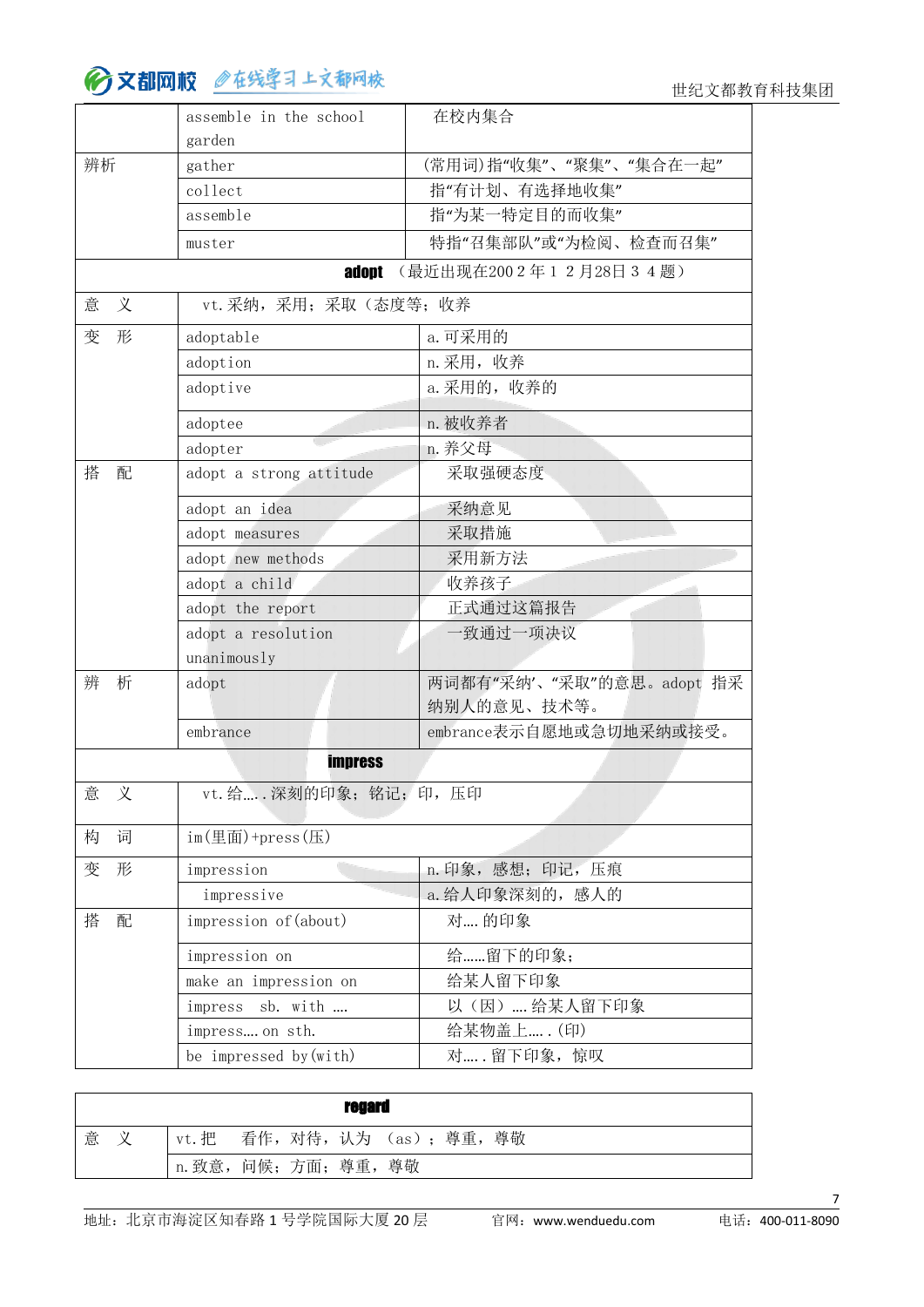世纪文都教育科技集团

 $\sim$ 

| 变<br>形 | regardless                                       | 无论如何, 不计后果的                                                             |              |  |
|--------|--------------------------------------------------|-------------------------------------------------------------------------|--------------|--|
|        | regarding                                        | 关于                                                                      |              |  |
| 搭<br>配 | 不考虑<br>without regard to                         |                                                                         |              |  |
|        | regard as                                        | 把 认为                                                                    |              |  |
|        | regardless of                                    | 不惜,不顾                                                                   |              |  |
|        | in/with regard to                                | 关于, 就 而论                                                                |              |  |
|        | give one's regards                               | 代某人向 问好                                                                 |              |  |
|        | in the regard                                    | 在这点上,关于此事                                                               |              |  |
|        | as regards                                       | 关于,至于                                                                   |              |  |
| 辨<br>析 | regard                                           | 强调从外表形象得到的认识                                                            |              |  |
|        | consider                                         | 强调经过仔细考虑而认为                                                             |              |  |
|        |                                                  | After a few rounds of talks, both sides regarded the territory          | 答            |  |
|        | dispute                                          |                                                                         | 案            |  |
|        | A) being settled B) to be settled C) had settled | D) as settled                                                           | $\mathbb{D}$ |  |
|        |                                                  | In that country, guest tend to feel they are not highly if the          | 答            |  |
|        |                                                  | invitation to a dinner party is extended only three or four days before | 案            |  |
|        | the party date.                                  |                                                                         |              |  |
|        | A) admired<br>B) regarded                        | C) expected<br>D) worshipped                                            | B            |  |

|        |              | rise                                   |
|--------|--------------|----------------------------------------|
| 意 义    |              | vi. 升起, 上升; 起立, 起床; 上涨, 增高, 增加; 反抗, 起义 |
|        |              | n. 上涨, 增高, 增加; 兴起, (地位的) 升高; 岗, 坡, 高地  |
| 搭<br>配 | give rise to | 引起, 导致, 为的原因                           |
|        | rise above   | 克服,不受的影响                               |
|        | rise to      | 起而应付, 证明能够应付                           |
| 辨<br>析 | arise        | 没有"上升"之意,多指"产生、发生和出现",常用于抽象事           |
|        |              | 物                                      |
|        | rise         | 使用范围广, 既用于具体事物的"上升、增长", 又用于抽象事         |
|        |              | 物的"上涨、发生"                              |
|        | raise        | 与以上两词不同的是, 此词是及物动词, 表示把某具体事物抬起         |
|        |              | 高处或提高某抽象事物(工资、地位等)                     |

|   |   | <b>result</b>                    |            |  |  |  |  |
|---|---|----------------------------------|------------|--|--|--|--|
| 意 | 义 | n. 结果, 效果                        |            |  |  |  |  |
|   |   | vi. 导致, 结果是(in); 起因于, 因 造成(from) |            |  |  |  |  |
| 搭 | 配 | as a result                      | 因此,结果      |  |  |  |  |
|   |   | in the result                    | 作为结果, 到后来  |  |  |  |  |
|   |   | with the result that             | 结果是,因此     |  |  |  |  |
|   |   |                                  |            |  |  |  |  |
|   |   | without result                   | 毫无结果的      |  |  |  |  |
|   |   | as a result of                   | 作为 的结果, 由于 |  |  |  |  |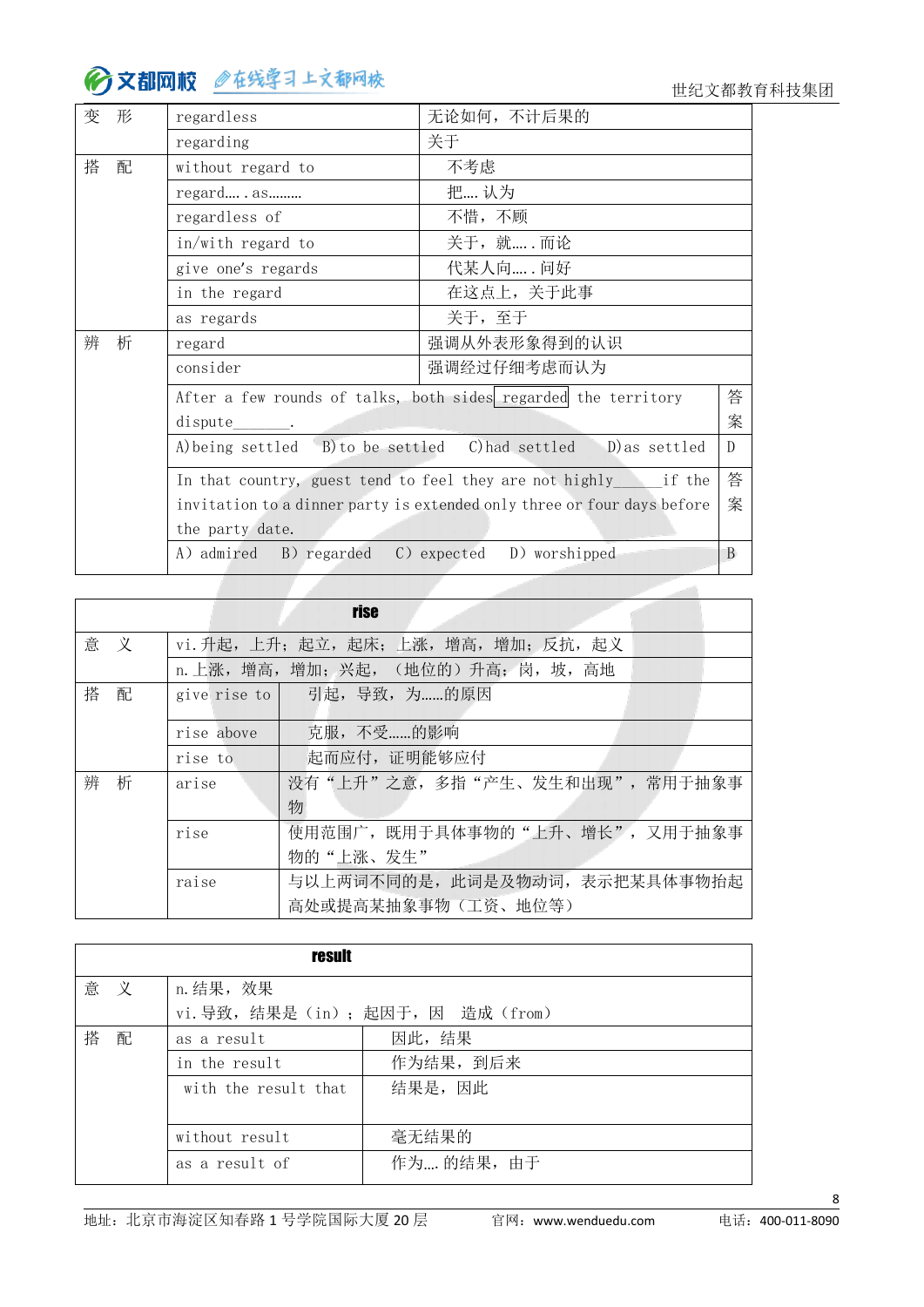世纪文都教育科技集团

|   |   | result in                          | 导致    |                               |
|---|---|------------------------------------|-------|-------------------------------|
|   |   | result from                        | 因 而造成 |                               |
| 辨 | 析 | result                             |       | result可指一系列effects的最后结果或事故等的后 |
|   |   |                                    | 果     |                               |
|   |   | effect                             |       | effect更常用于指某种原因的必然或直接结果       |
|   |   |                                    | view  |                               |
| 意 | 义 | n. 看法, 见解, 观点; 观察, 视域, 眼界; 景色, 风景  |       |                               |
|   |   | vt. 看待, 考虑, 估量; 观察                 |       |                               |
| 搭 | 配 | in view of                         |       | 鉴于, 由于, 考虑到                   |
|   |   | view to                            |       | 以……为目的,着眼于,关于                 |
|   |   | with the view $(\vec{dx})$ view of |       | 以……为目的                        |
|   |   |                                    |       |                               |
|   |   | $view$ as                          |       | 把 看作                          |
|   |   | on view                            |       | 展示中, 陈列着的                     |
|   |   | with a view to (doing) sth         |       | 为了(做)某事                       |
|   |   | in one's view/in the view of sb.   |       | 依某人看                          |
|   |   |                                    |       |                               |
|   |   | opposite/different view            |       | 相反的 / 不同的看法                   |
|   |   | an view card                       |       | 风景明信片                         |
|   |   | air one's views                    |       | 公开发表意见                        |
| 辨 | 析 | view                               |       | 强调个人分析、处理问题的观点、见解或            |
|   |   |                                    |       | 态度。与opinion相比, view更为全面、      |
|   |   |                                    |       | 系统、坚信不疑。                      |
|   |   | opinion                            |       | 指或多或少经过考虑得出的看法,但这种            |
|   |   | 看法往往有初步的、不十分肯定的意味。                 |       |                               |

短语词汇频率(10次以上)

出现 22 次的短语词汇

|        |                     | take                     |
|--------|---------------------|--------------------------|
| 搭<br>配 | take after          | 与…相象                     |
|        | take apart          | 拆开(机器等)                  |
|        | takeas              | 把…理解为                    |
|        | take away           | 拿走, 夺去, 使离去; 减去          |
|        | take down           | 取下;记下;拆卸                 |
|        | take for            | 认为, 以为; 误认为              |
|        | take on             | 接受;包含;领会;承担,从事;呈现,具有;开始雇 |
|        |                     | 佣                        |
|        | take into account   | 把…考虑进去                   |
|        | take issue with sb. | 与某人争论                    |
|        | take off            | 拿走; 脱下(衣帽等); 起飞          |
|        | take oneself off    | 走开,离去                    |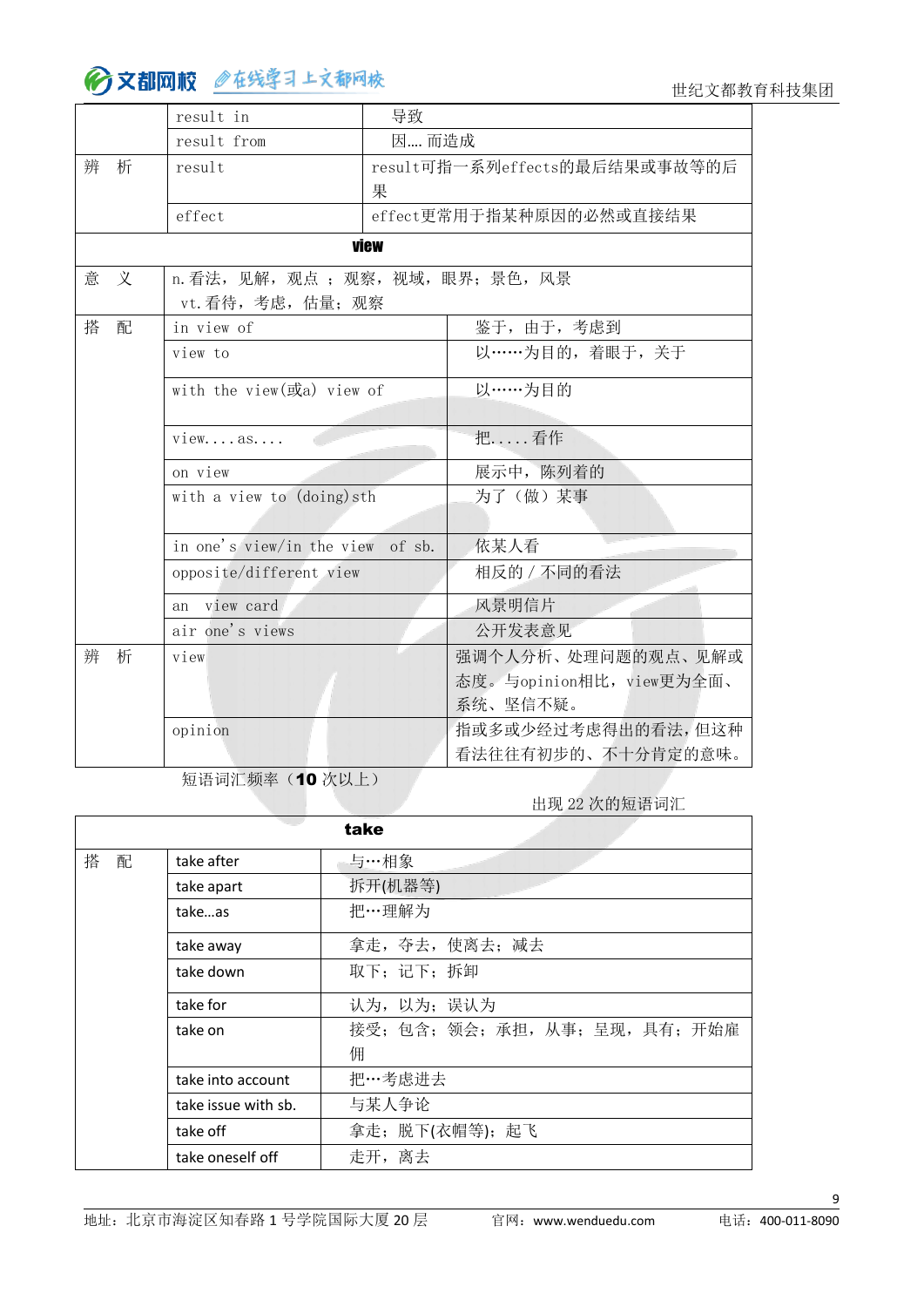| take up          | 拿起;着手处理;占去                   |
|------------------|------------------------------|
| take sb. to task | 责备某人, 申斥某人                   |
| take to          | 开始; 对…产生好感; 形成的习惯            |
| take up          | 占去, 占据; 开始从事                 |
| take over        | 占据;接任(职位)                    |
| take out         | 拿出;去掉;扣除; (通过申请等)取得,办理; (on) |
|                  | 对发泄                          |
| take out loans   | 借贷                           |
| take aback       | 使吃惊, 使困惑                     |
| take back        | 收回(说错的话); 使回忆起               |
| take in          | 接受, 接纳, 吸收; 包括; 领会, 理解; 欺骗   |
| take effect      | 生效                           |
| take turns       | 轮流                           |
| take up with     | 与成为朋友                        |
| take out on      | 对发泄                          |
|                  |                              |

| at the university; he can't make up his mind<br>Our son doesn't know what to | 答                |
|------------------------------------------------------------------------------|------------------|
| about his future.                                                            | 案                |
| A) take in<br>B)take over<br>C) take up<br>D) take after                     | B                |
| l'd<br>his reputation with other farmers and business people in the          | 答                |
| community, and then make a decision about whether or not to approve a loan.  | 案                |
| take into account<br>B) account for<br>A)                                    | $\boldsymbol{A}$ |
| D) make out<br>C) make up for                                                |                  |
| ______________________________                                               |                  |

出现15次的短语词汇

|        |            | go                  |
|--------|------------|---------------------|
| 搭<br>配 | go back on | 违背(诺言等); 毁(约)       |
|        | go for     | 竭力想取得, 喜爱, 适用于      |
|        | go in for  | 从事, 致力, 爱好; 追求      |
|        | go into    | 研究, 调查, 进入          |
|        | go on      | 继续, 发生; 接近          |
|        | go through | 经历,详细检查;完成          |
|        | go with    | 伴随, 与协调; 与…持同一看法    |
|        | go without | 没有 也行               |
|        | on the go  | 很忙                  |
|        | to go      | 剩下的, 未完成的           |
|        | go against | 反对;对不利              |
|        | go after   | 追求/赶; 设法得到          |
|        | go about   | 着手做, 处理, 忙于         |
|        | go up      | 上升, 增加, 建起; (物价等)上涨 |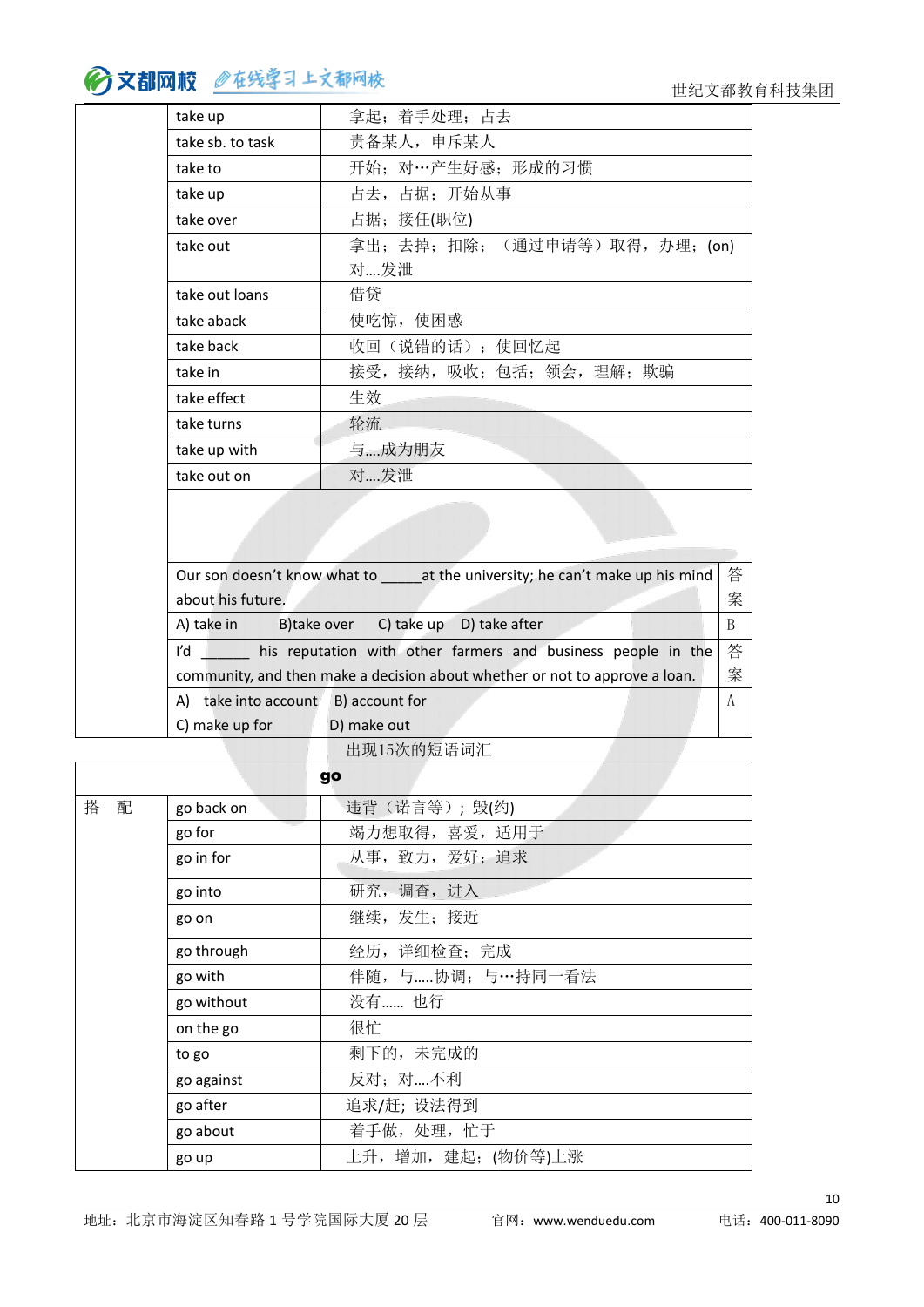| go under             | 下沉,沉没; 失败; 破产              |
|----------------------|----------------------------|
| go round/around      | 足够分配;(消息)流传                |
| go over              | 检查, 审查; 复习, 重温             |
| go out               | 外出; 熄灭; 走出(房间等); 罢工;公布, 播出 |
| go out of one's way  | 特别费心(做事)                   |
| go off               | 爆炸,发射;动身,离开;去世;            |
| go off with          | 拿去; 抢走; 拐走                 |
| go down              | 下降,降低;被载入,传下去;(船等)下沉       |
| go by                | 过去                         |
| go ahead             | 开始, 前进; 领先; 取得进展           |
| go at                | 攻击;着手/努力做                  |
| go along             | 进行,进展; (with)赞同            |
| go into action       | 开始行动                       |
| go together          | 相配;恋爱                      |
| go by                | 走过, 放过; 依照                 |
| go abroad            | 出国                         |
| go out of one's mind | 变得神志不清                     |

#### 出现 14 次的短语词汇

|     |                      | turn               |
|-----|----------------------|--------------------|
| 搭 配 | turn away            | 走开; 把脸转过去          |
|     | turn one's back on   | 不理睬                |
|     | turn out             | 生产;驱逐;翻转           |
|     | turn on              | 开, 旋开(电灯等)         |
|     | turn off             | 关(水源等); 拐弯         |
|     | turn into            | 进入; 使变成, 使成为       |
|     | turn in              | 转身进入; 拐入; 交出; 上床睡觉 |
|     | turn down            | 关小, 调低; 拒绝         |
|     | turn sb's blood cold | 使毛骨悚然              |
|     | turn against         | 对…采取敌对态度           |
|     | by turns             | 轮流, 交替             |
|     | take turns           | 依次, 轮流             |
|     | on the turn          | 正在转变中              |
|     | turn back            | (使)折回; (使) 往回走     |
|     | turn around/round    | 转变, (使)转好          |
|     | in turn              | 依次, 轮流; 转而, 反过来    |
|     | turn up              | 出现; 找到; 证明是        |
|     | turn to              | 变成; 求助于; 着手; 查阅    |
|     | turn over            | (机器等)运转; 翻过来; 仔细考虑 |

出现 13 次的短语词汇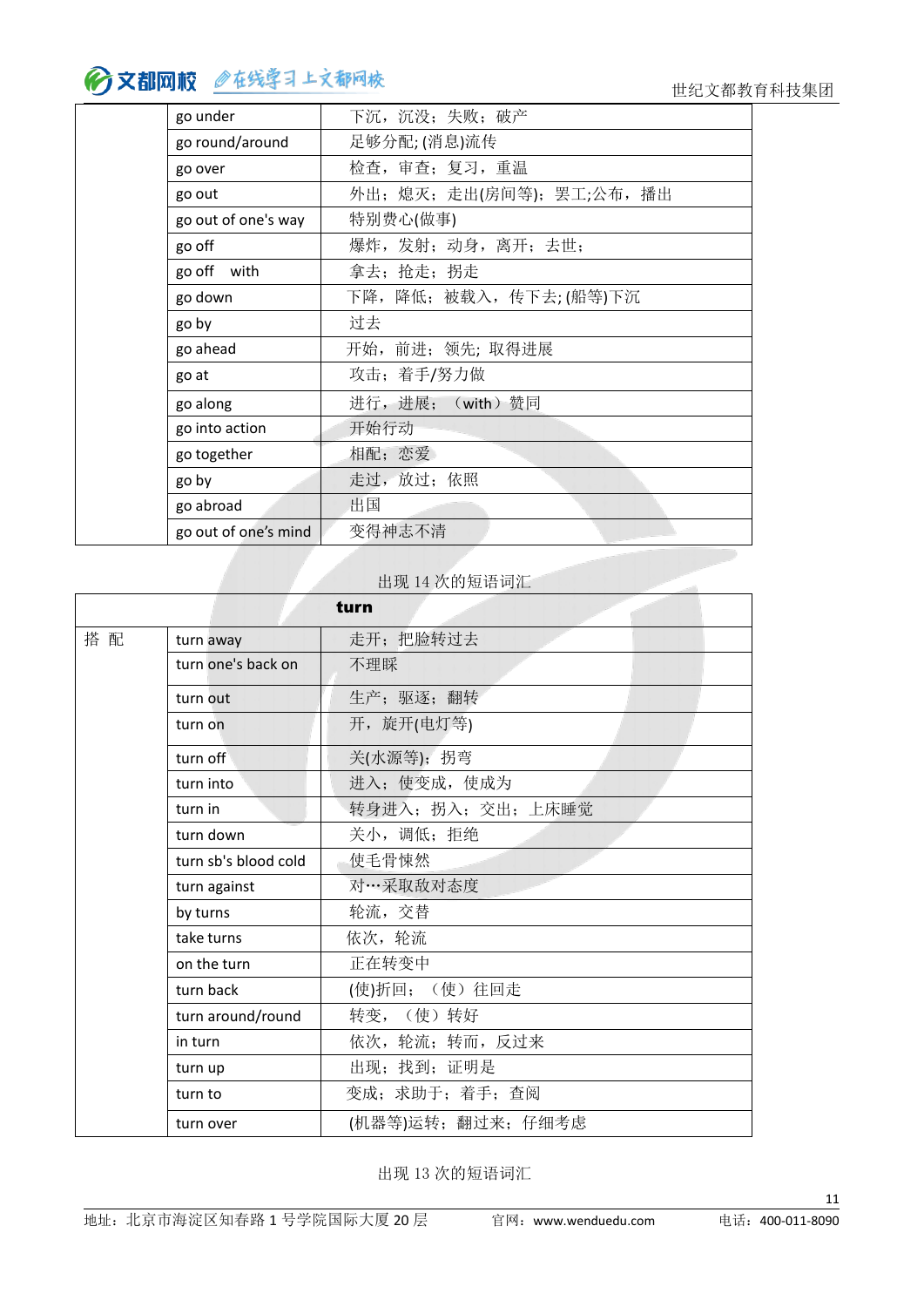|     |                    | put                            |
|-----|--------------------|--------------------------------|
| 搭 配 | put across/over    | 解释清楚; 做成(交易)                   |
|     | put up with        | 忍受, 容忍(讨厌的人)                   |
|     | put up             | 举起; 安装; 张贴; 建造, 搭起, 支起; 为提供住宿; |
|     |                    | 进行(抵抗);提高(价格);提名               |
|     | put to             | (船只顺避风等而)靠岸                    |
|     | put through        | 使穿过; 使从事; 接通(电话), 为接通电话        |
|     | put out            | 熄灭;关(灯);出版;伸出;生产               |
|     | put on             | 穿上;上演;教唆;增加(体重)                |
|     | put off            | 推迟, 拖延; 阻碍                     |
|     | put in             | 花费; 正式提出                       |
|     | put aside          | 储存, 保留; 把放在一边, 暂不考虑            |
|     | put forward        | 提出(要求、事实等)                     |
|     | put down           | 记下;镇压;杀死                       |
|     | put away           | 把…收起; 储存, 积攒                   |
|     | put sb. out of job | 使某人失业                          |
|     | put one's feeling  | 用语言表达感情                        |
|     | into words         |                                |
|     |                    | make                           |
|     |                    |                                |
| 搭配  | made up of         | 由…组成, 由…构成                     |
|     | make it            | 办成, 做到, 成功; 赶上, 及时达到           |
|     | make believe       | 假装,假扮                          |
|     | make of            | 理解, 推断                         |
|     | make up to         | 接近; 巴结; 向…求爱                   |
|     | make up for        | 补偿, 弥补                         |
|     | make up            | 拼凑;组成;补偿;捏造,临时编造,虚高;化装;和解      |
|     | make as if         | 假装;装作                          |
|     | make over          | 把(财产)转让;改造                     |
|     | make away          | (急忙)离去; 逃走                     |
|     | make away with     | 携…而逃; 摧毁; 浪费                   |
|     | make off with      | 携…而逃                           |
|     | make for           | 走向, 向…前进; 冲向                   |
|     | make down          | 改小(衣服)                         |
|     | make beds          | 铺床叠被                           |
|     | make out of        | 用…制造出;理解                       |
|     | make out           | 开列;书写;辩认出                      |
|     | make fun of        | 嘲笑; 开…玩笑                       |
|     | home/foreign make  | 本国/外国制造                        |
|     | make one's way     | 前进; 成功, 发迹                     |

出现 10 次的短语词汇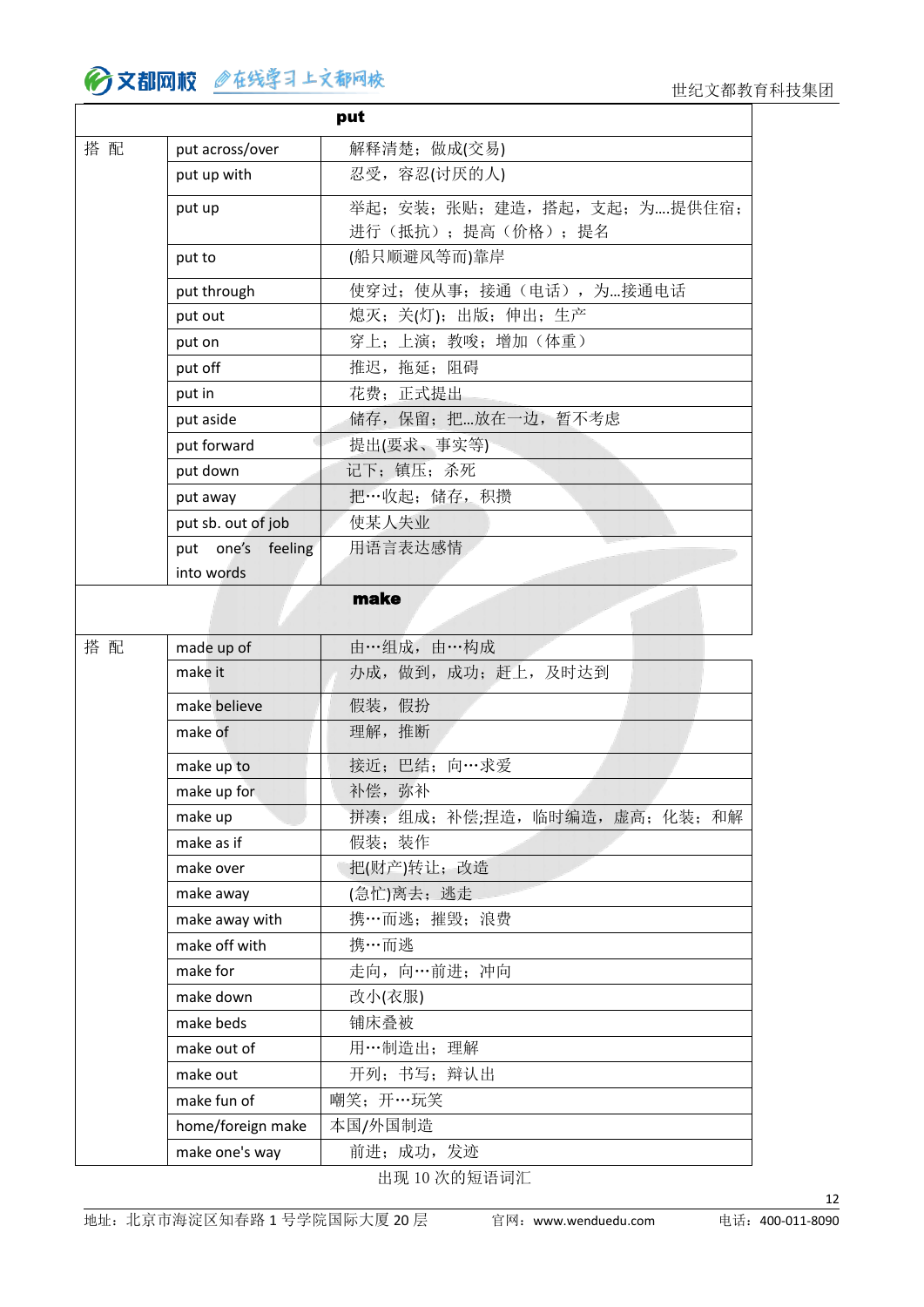#### ∂文都网校 ◎在线学习上文都网校

|     |                                         | set                                                                             |              |
|-----|-----------------------------------------|---------------------------------------------------------------------------------|--------------|
| 搭配  | set against                             | 使敌视, 使抵消                                                                        |              |
|     | set oneself up as                       | 以…自居                                                                            |              |
|     | set up                                  | 开办;建立;设立;开始经商                                                                   |              |
|     | set out                                 | 动身;开始;装饰;摆放;阐明                                                                  |              |
|     | set oneself against                     | 坚决反对                                                                            |              |
|     | set off                                 | 动身, 出发; 使爆炸                                                                     |              |
|     | set forth                               | 动身起程; 阐明                                                                        |              |
|     | set down                                | 记下;登记;放下                                                                        |              |
|     | set back                                | (把钟等)往回拨; 推迟; 使花费                                                               |              |
|     | set aside                               | 挑出;不顾;取消;不理会                                                                    |              |
|     | set apart                               | 使分离; 使显得突出; 留出, 拨出(时间、金钱等)                                                      |              |
|     | set about                               | 开始;散布(谣言等)                                                                      |              |
|     | a dinner set                            | 一套餐具                                                                            |              |
|     | set in                                  | 开始                                                                              |              |
|     | set on                                  | 袭击, 唆使                                                                          |              |
|     |                                         | call                                                                            |              |
| 搭 配 | call after                              | 追在…的后面叫喊                                                                        |              |
|     | call forth                              | 唤起, 引起; 鼓起(勇气, 精神)                                                              |              |
|     | call for                                | 要求,需要,提倡                                                                        |              |
|     | call back                               | 叫回来,收回(错话等)                                                                     |              |
|     | call up                                 | 征召(服役), 动员                                                                      |              |
|     | call on/upon                            | 访问;号召;呼吁                                                                        |              |
|     | call off                                | 叫走,叫开;取消                                                                        |              |
|     | call in                                 | 收回(某物)                                                                          |              |
| 真题  |                                         | That was so serious a matter that I had no choice but<br>the police             | 答            |
|     |                                         |                                                                                 | 案            |
|     | A) called in B) calling in C) call in   | D) to call in                                                                   | $\mathbf{D}$ |
|     |                                         | The sports meet, originally due to be held last Friday, was finally<br>because  | 答            |
|     | of the bad weather.                     |                                                                                 | 案            |
|     | A) set off B) worn off C) broken off    | D) called off                                                                   | ${\rm D}$    |
|     |                                         | A well-written composition _____ good choice of words and clear organization.   | 答            |
|     |                                         |                                                                                 | 案            |
|     | A) calls on<br>B) calls for             | $C$ ) calls up<br>D) calls off                                                  | B            |
|     |                                         | The article__________ more attention to the problem of cultural interference in | 答            |
|     | foreign language teaching and learning. |                                                                                 | 案            |
|     | A)calls for                             | C)cares for<br>D) allows for<br><b>B)applies for</b>                            | $\rm A$      |

2002 年 12 月 28 日四级短语词汇